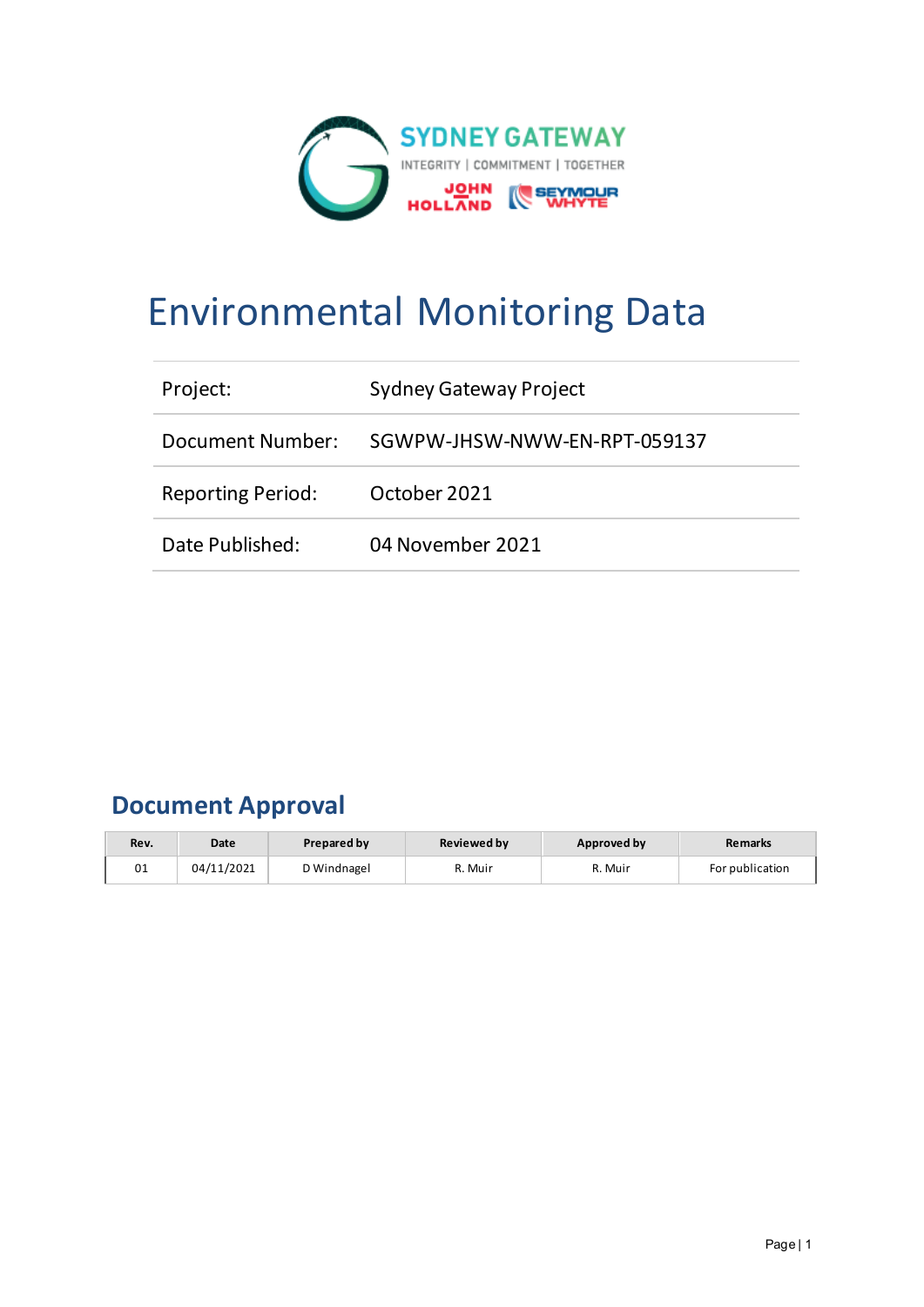#### **Project Summary**

The Sydney Gateway Road Project ('the Project') is a new direct high-capacity road connection linking the Sydney motorway network at St Peters interchange, where the M4 and M8 motorways meet, with Sydney Airport's domestic and international terminals and the Port Botany Precinct. John Holland Seymour Whyte have been contracted by Transport for New South Wales to design and construct the works for the Sydney Gateway Road Project. Figure 1 provides an overview of the Project.



**Figure 1: Project Overview**

#### **Environmental Protection Licence and Reporting Requirements**

John Holland Pty Ltd obtained the Environment Protection Licence (EPL No. 21524) from the NSW Environment Protection Authority for the Project on behalf of the John Holland Seymour (JHSW) Joint Venture. The licence is for construction works relating Scheduled Activities as defined under Schedule 1 of the *Protection of the Environment Operations Act*, 1997 (POEO Act).

The licence describes monitoring and reporting requirements for the Works. The following report details environmental monitoring undertaken during this reporting month conducted in accordance with the EPL.

The EPL can be found by following the link below to the EPA's website: ViewPOEOLicence.aspx [\(nsw.gov.au\)](https://app.epa.nsw.gov.au/prpoeoapp/ViewPOEOLicence.aspx?DOCID=223210&SYSUID=1&LICID=21524)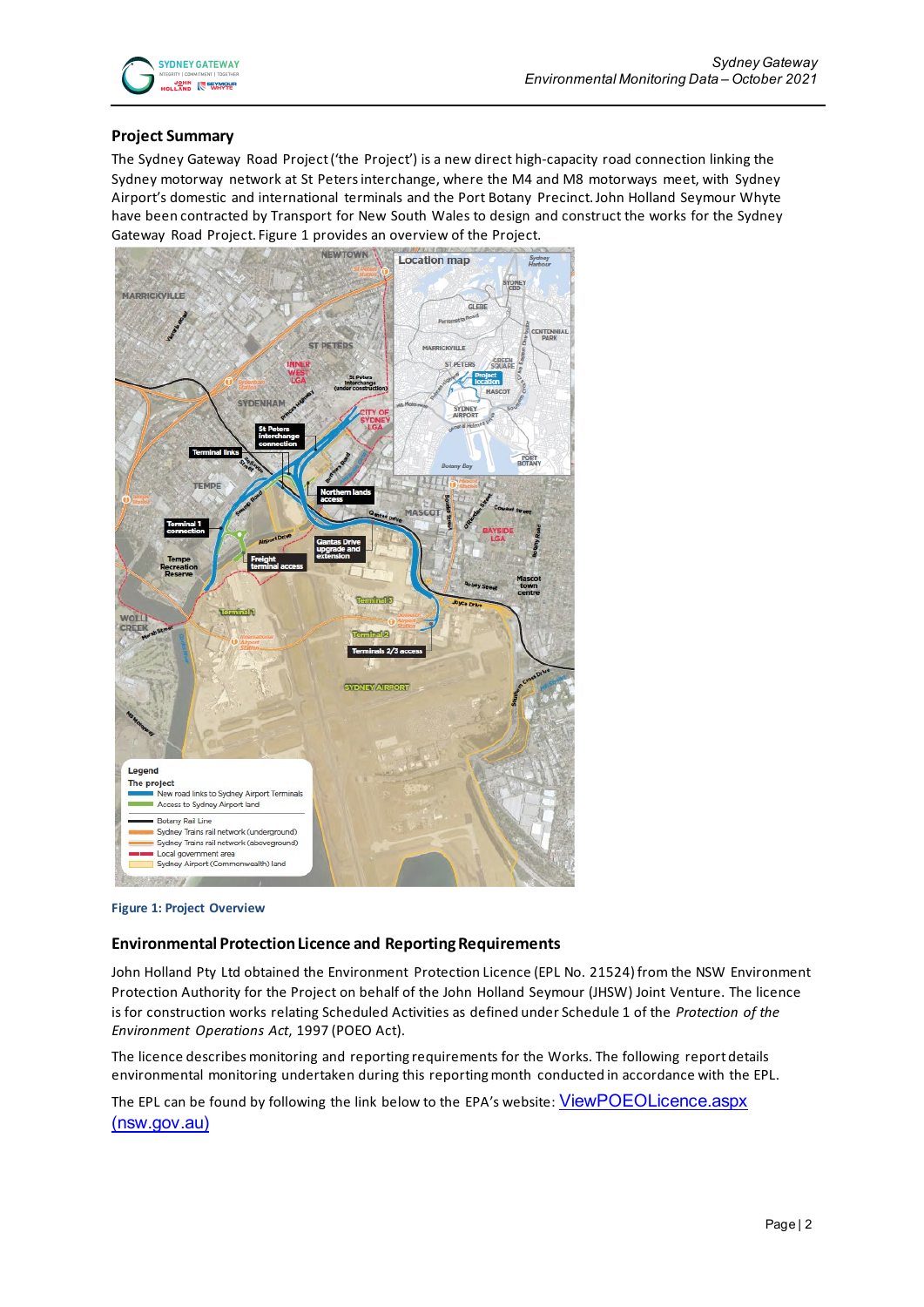#### **Noise and Vibration Monitoring**

Noise and vibration monitoring was undertaken during thisreporting period. Table 1 contains the vibration monitoring results, and Table 2 contains the noise monitoring results.

Vibration monitoring results were recorded below the adopted structural damage criteria and therefore are considered compliant with the EPL.

LEaq 15min readings collected on the 01/10/2021 and 08/10/2021 were recorded above the predicted level. In both instances, elevated LEaq readings can be attributed to local traffic passing the monitoring point. Construction noise was noted as being below the predicted noise level in the applicable CNVIS in both instances and it was therefore concluded that traffic was the dominant noise source, not construction activities. All noise readings collected in October are therefore considered to be compliant with the project EPL.

#### **Discharge Water Quality Monitoring**

No water was discharged from the premised area during the October2021 reporting period. Water treatment plants are yet to be commissioned. Discharge monitoring data is displayed in Table 3.

#### **Landfill Gas and Gas Accumulation Monitoring**

Landfill gas and gas accumulation monitoring was undertaken during the October 2021 monitoring period. Results are summarised in Table 4 below.

Methane was recorded below the adopted criteria in all monitoring wells outside the bentonite cutoff wall. Sample locations GW9A and GW14 recorded methane levels consistent with historic results, both GW9A and GW14 are located within the landfill.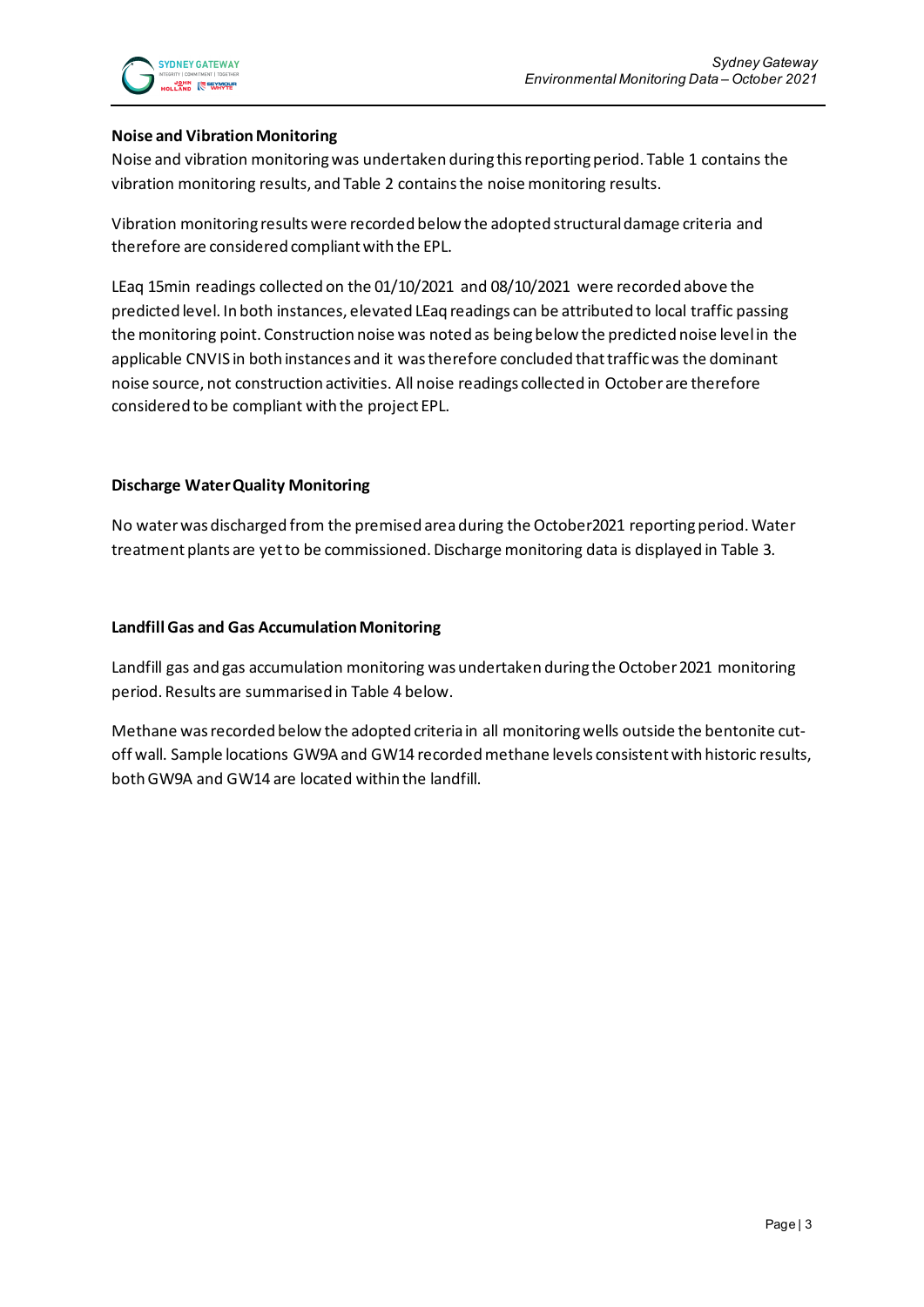

## Table 1: Vibration Monitoring Data.

| <b>Monitoring location</b> | <b>Monitoring</b><br>Date | Attended or<br>Continuous<br><b>Monitoring</b> | <b>Measured VDV</b><br>(m/s <sup>1.75</sup> ) | <b>VDV Target</b><br>(m/s <sup>1.75</sup> ) | <b>VDV</b><br><b>Compliant</b> | <b>Measured</b><br>PPV (mm/s) | <b>PPV Target</b><br>(mm/s) | <b>PPV</b><br>Compliant |
|----------------------------|---------------------------|------------------------------------------------|-----------------------------------------------|---------------------------------------------|--------------------------------|-------------------------------|-----------------------------|-------------------------|
| Desal Pipeline, Joint 09   | 08/10/2021                | Attended                                       | N/A                                           | N/A                                         | N/A                            | 0.56                          | 20                          | Yes                     |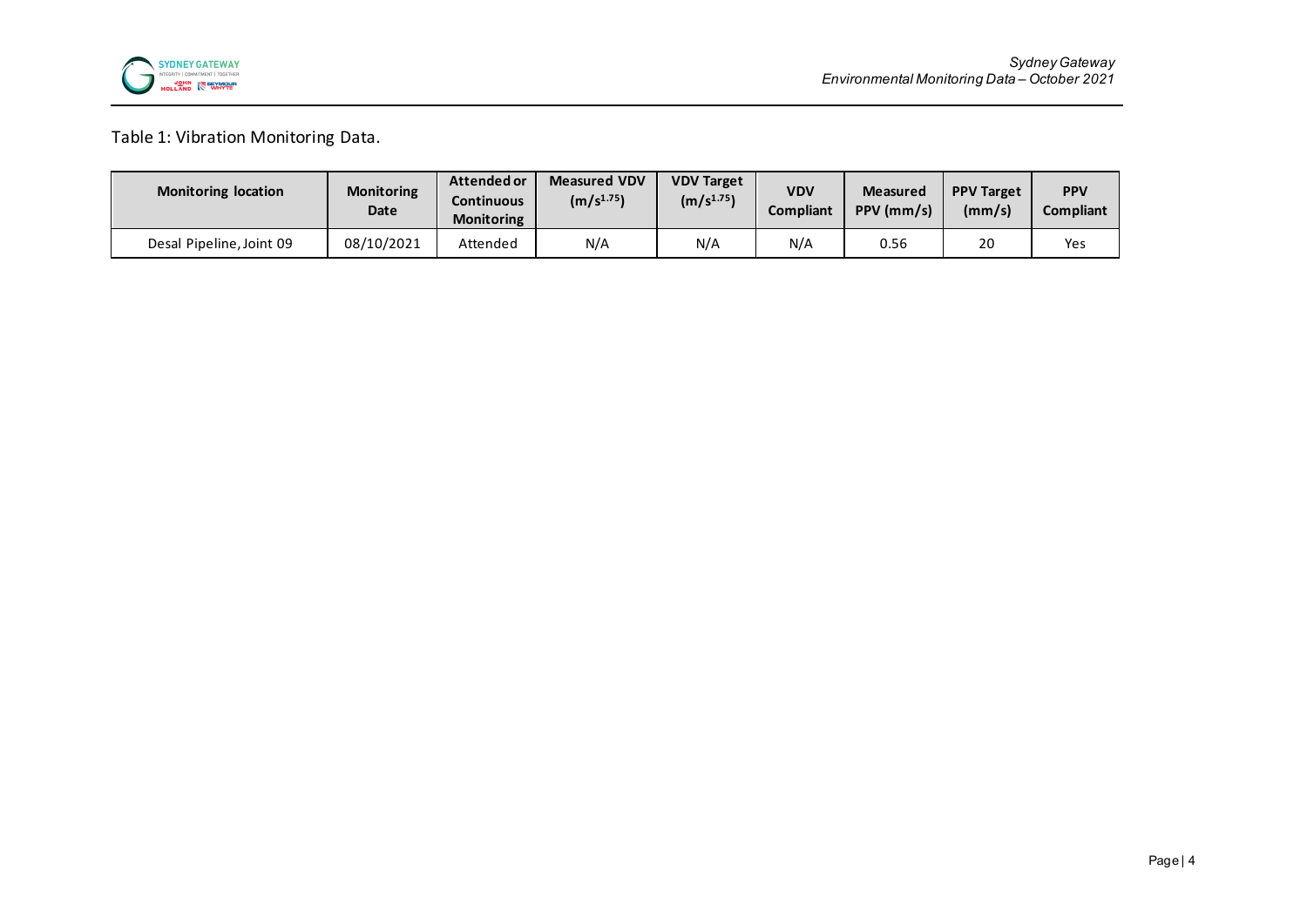

### Table 2: Noise Monitoring Data

| <b>Monitoring Location (Noise-</b> | <b>Monitoring</b> | Attended or       | Parameter  | <b>Measured</b> | Goals /        | <b>Comments</b>                                       |
|------------------------------------|-------------------|-------------------|------------|-----------------|----------------|-------------------------------------------------------|
| <b>Catchment Area, Street,</b>     | Date              | <b>Continuous</b> |            | Value           | <b>Targets</b> |                                                       |
| Suburb)                            |                   | <b>Monitoring</b> |            | dB(A)           | dB(A)          |                                                       |
| NCA 03, 3 Hart Street, Tempe       | 01/10/2021        | Attended          | LEag 15min | 57.5            | 57             | SG Works Compliant - Traffic dominant<br>noise source |
| NCA 03, 3 Hart Street, Tempe       | 08/10/2021        | Attended          | LEag 15min | 61.6            | 52             | SG Works Compliant - Traffic dominant<br>noise source |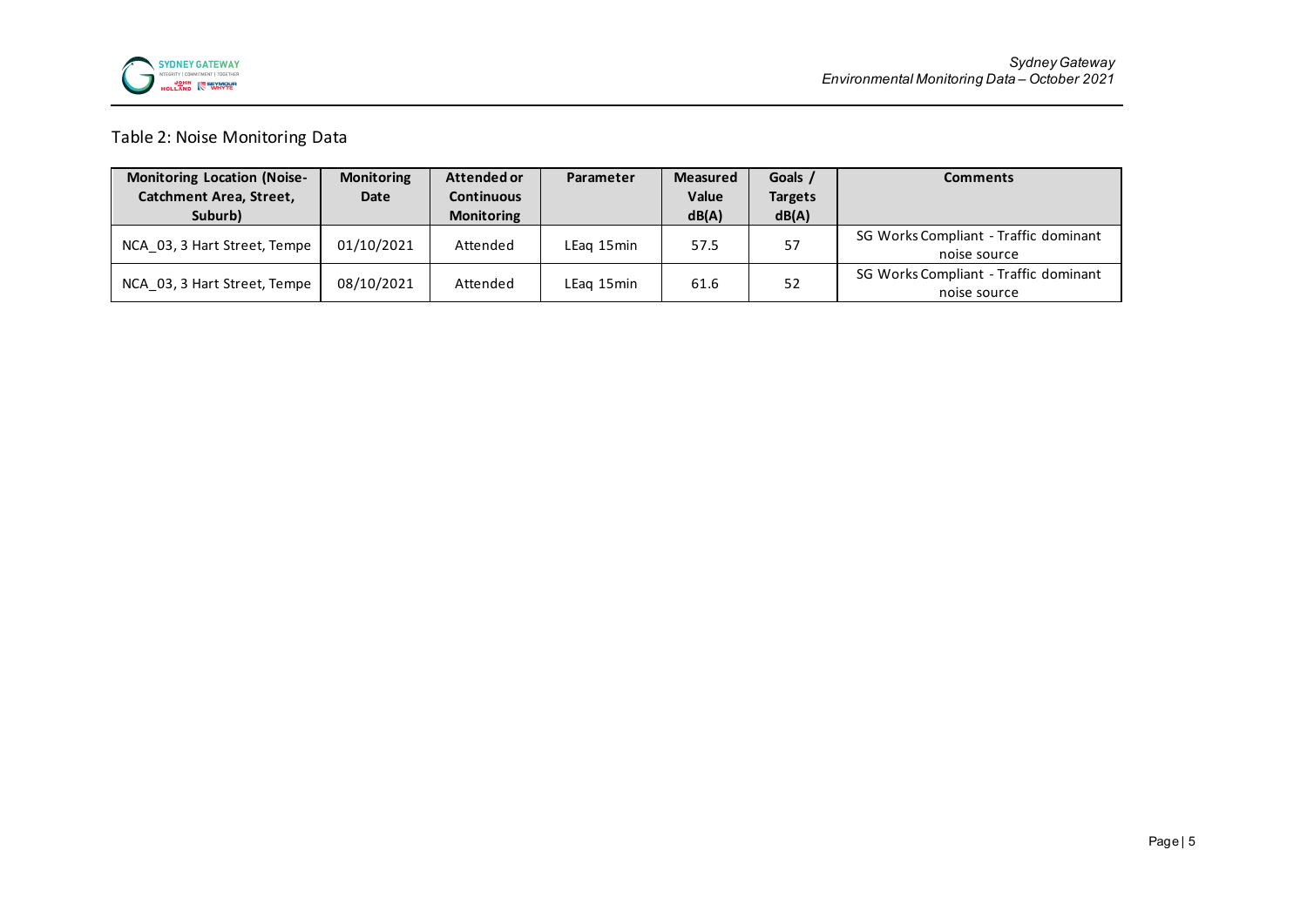

Table 3: Discharge Monitoring Data

No discharge occurred, no data to display.